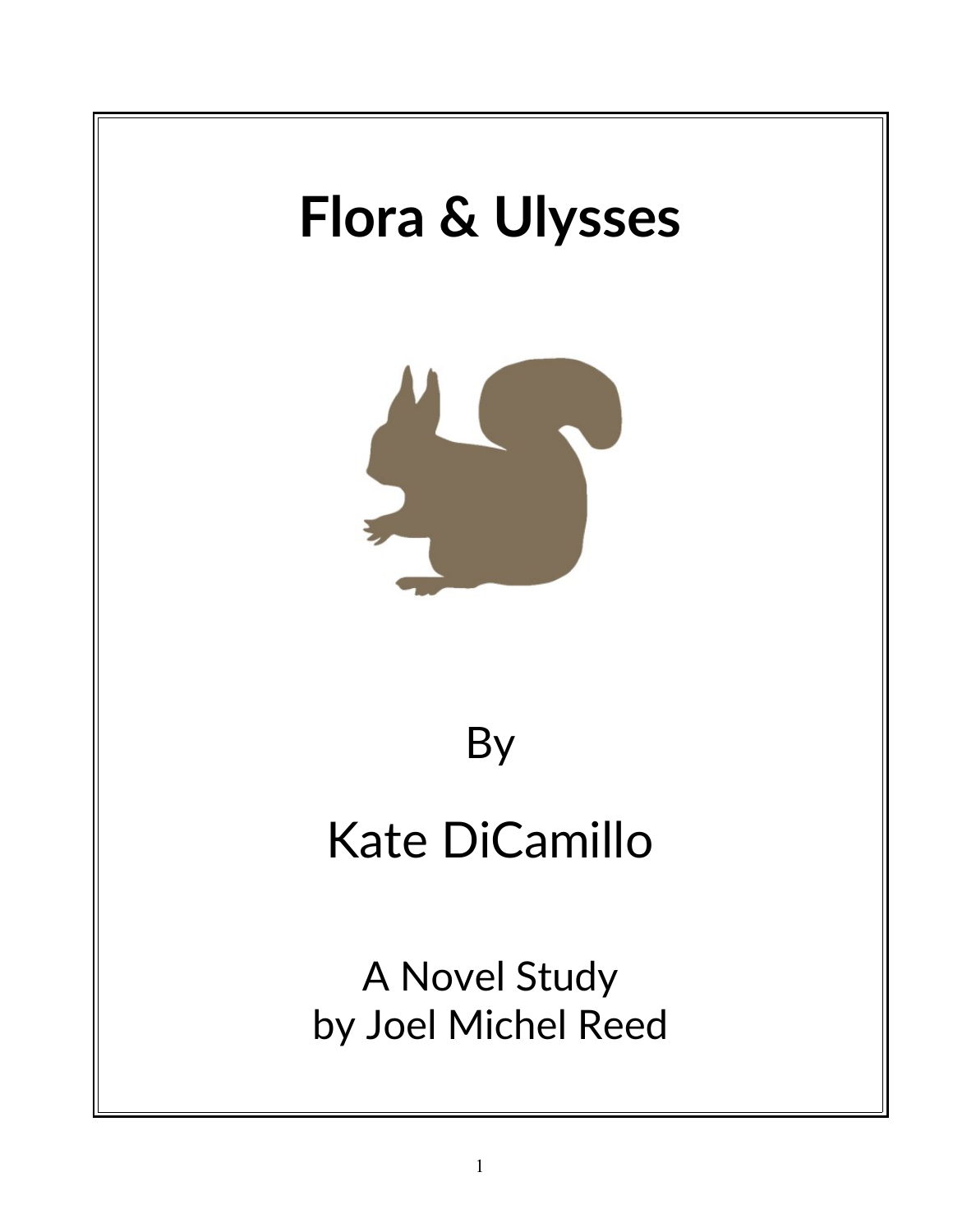By Kate DiCamillo



**Table of Contents**

| <b>Suggestions and Expectations</b> | 3  |
|-------------------------------------|----|
|                                     |    |
| List of Skills                      | 4  |
|                                     |    |
| Synopsis / Author Biography         | 5  |
| <b>Student Checklist</b>            | 6  |
| Reproducible Student Booklet        |    |
| <b>Answer Key</b>                   | 50 |
|                                     |    |

**About the author:** Joel Reed has over 70 published novel studies and is the author of four novels. For information on his work and literature, please visit [www.reednovelstudies.com](http://www.reednovelstudies.com/)

> Copyright © 2015 Joel Reed Revisions Completed in 2022 All rights reserved by author. Permission to copy for single classroom use only. Electronic distribution limited to single classroom use only. Not for public display.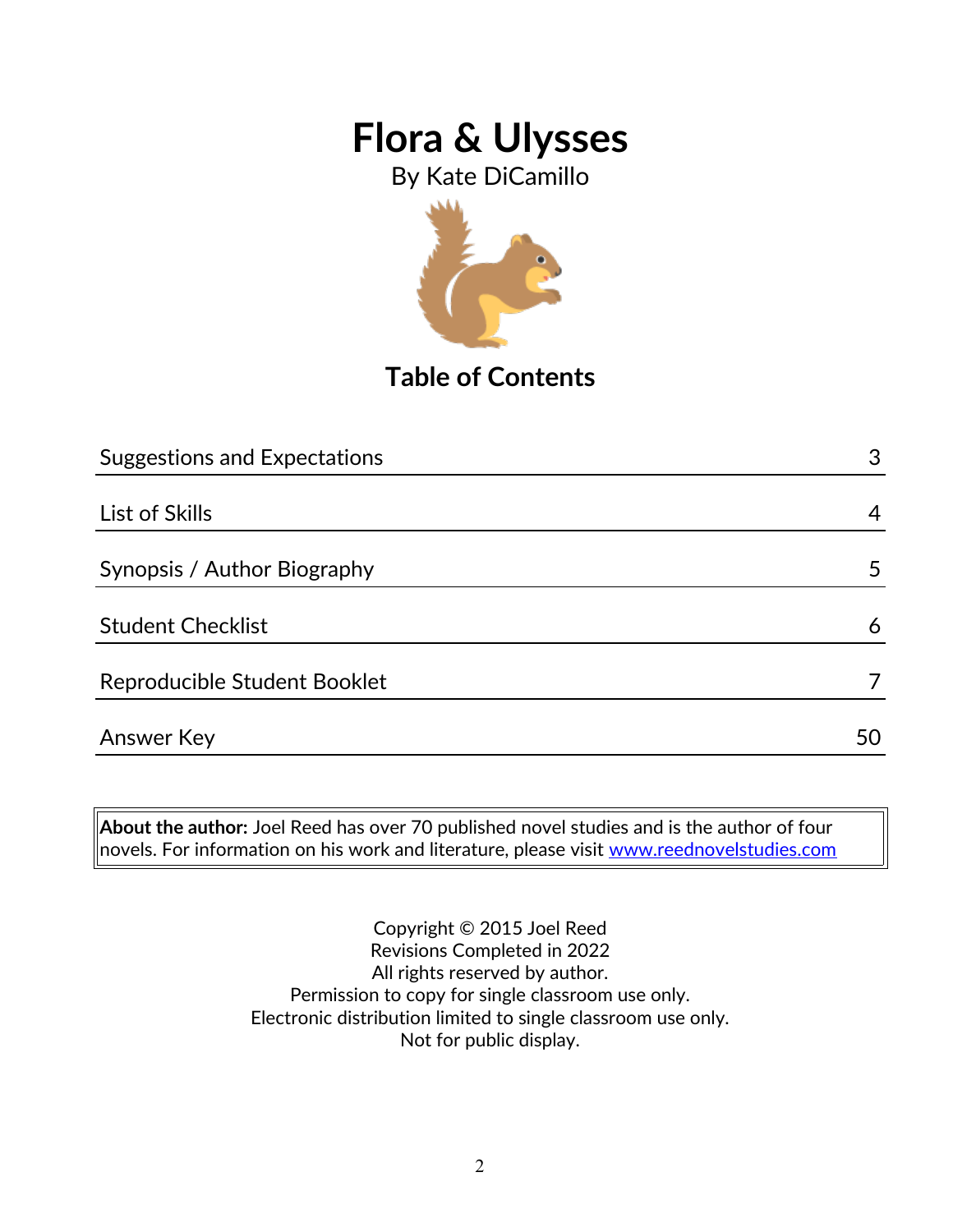By Kate DiCamillo

### **Suggestions and Expectations**

This curriculum unit can be used in a variety of ways. Each chapter of the novel study focuses on several chapters of *Flora & Ulysses* and is comprised of five of the following activities:

- Before You Read
- Vocabulary Building
- Comprehension Questions
- Language Activities
- **Extension Activities**

#### **Links with the Common Core Standards (U.S.)**

Many of the activities in this unit are supported by the Common Core Standards. For instance the *Reading Standards for Literature, Grade 5*, makes reference to

a) determining the meaning of words and phrases. . . including figurative language;

- b) explaining how a series of chapters fits together to provide the overall structure;
- c) compare and contrast two characters;
- d) determine how characters … respond to challenges;

e) drawing inferences from the text;

f) determining a theme of a story . . . **and many others.**

A principal expectation of the unit is that students will develop their skills in reading, writing, listening and oral communication, as well as in reasoning and critical thinking. Students will also be expected to provide clear answers to questions and well-constructed explanations. It is critical as well that students be able to relate events and the feelings of characters to their own lives and experiences and describe their own interpretation of a particular passage.

A strength of the unit is that students can work on the activities at their own pace. Every activity need not be completed by all students. A **portfolio cover** is included (p.7) so that students may organize their work and keep it all in one place. A **Student Checklist** is also included (p.6) so that a record of completed work may be recorded.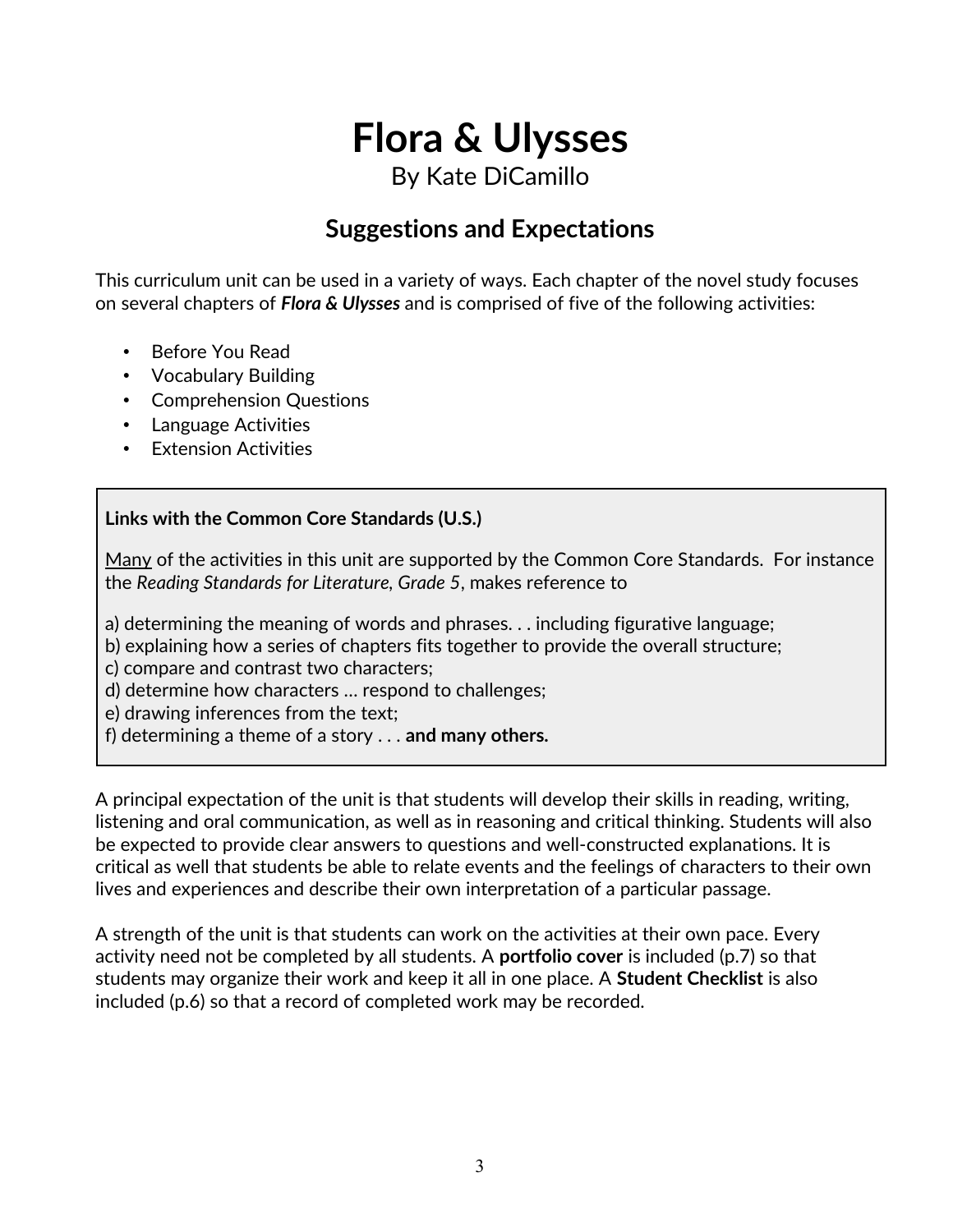## 4

## **Flora & Ulysses** By Kate DiCamillo

### **List of Skills**

#### **Vocabulary Development**

- 1. Locating descriptive words/phrases 7. Use of singular / plural nouns
- 2. Listing synonyms/homonyms 8. Listing compound words
- 3. Identifying/creating *alliteration* 9. Identifying parts of speech
- 4. Use of capitals and punctuation 10. Identifying syllables
- 
- 

#### **Setting Activities**

1. Summarize the details of a setting

#### **Plot Activities**

- 1. Complete a *time line* of events 4. Identify *cliffhangers*
- 
- 3. Complete Five W's Chart

#### **Character Activities**

#### **Creative and Critical Thinking**

- 
- 2. Write a newspaper story 6. Write a book review
- 
- 

#### **Art Activities**

- 
- 
- 
- 
- 
- 
- 5. Identify *foreshadowing*. 11. Identify/create *similes*
- 6. Identify *personification* 12. Determining alphabetical order

- 
- 2. Identify conflict in the story 5. Identify the climax of the novel.
- 1. Determine character traits 2. Relating personal experiences
- 1. Research 5. Write a description of personal feelings
	-
- 3. Participate in a talk show 7. Complete an Observation Sheet
- 4. Conduct an interview 8. Complete a KWS Chart
- 1. A Storyboard **1.** A Storyboard **1.** A Storyboard
- 2. Create a collage 5. Create a comic strip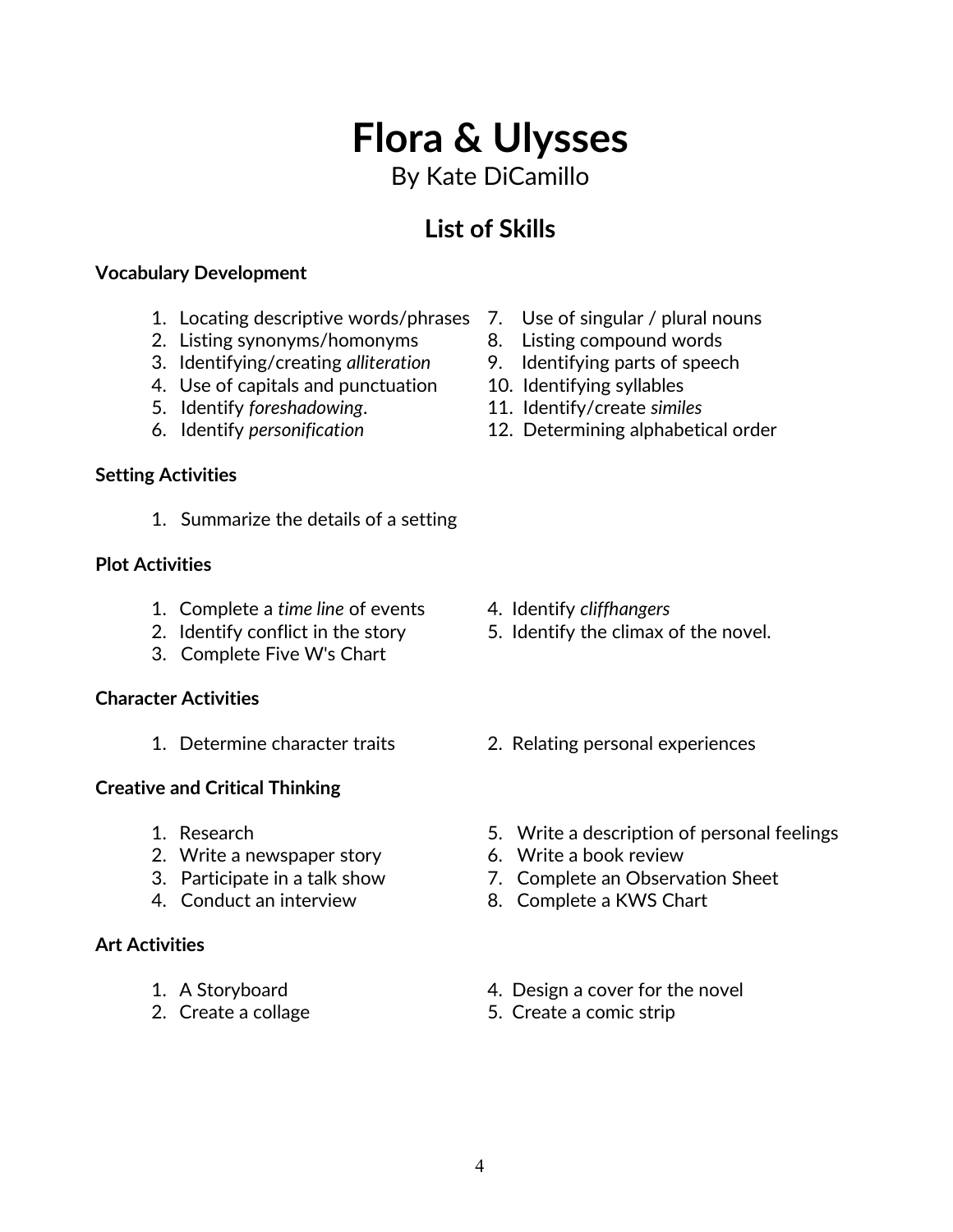## **Flora & Ulysses** By Kate DiCamillo

### **Synopsis**

 *Flora & Ulysses: The Illuminated Adventures* is a children's novel by American author Kate DiCamillo and illustrated by K.G. Campbell. It was published in 2013, by Candlewick Press. It is the story of Flora Belle Buckman and a superhero squirrel named Ulysses. (Wikipedia)

A complete synopsis and other helpful reviews can be found on the following website: https://en.wikipedia.org/wiki/Flora\_%26\_Ulysses

> **Author Biography** *Kate DiCamillo*

**Katrina Elizabeth "Kate" DiCamillo** (born March 25, 1964)

Born in Philadelphia, DiCamillo suffered from chronic pneumonia. At age five, she moved to Clermont, Florida for her health (warmer climate) with her mother and her older brother, Curt DiCamillo, who would become a noted architectural historian. Her mother was a teacher. Her father remained in Pennsylvania to sell his orthodontic practice and never rejoined the family in Florida.

DiCamillo earned her college degree in English at the University of Florida in 1987 and worked in Florida after graduation. At age 30 she moved to Minneapolis and began working at a book warehouse. That job inspired her to write



for children and allowed her to meet a sales representative for Candlewick Press, resulting in submission of a draft that would become *Because of Winn-Dixie*.

Her 2003 novel *The Tale of Despereaux* was inspired by a friend's son, Luke Bailey, who asked her to write about an unlikely hero with "exceptionally large ears".

*(Courtesy of Wikipedia) -* [http://en.wikipedia.org/wiki/Kate\\_DiCamillo](http://en.wikipedia.org/wiki/Kate_DiCamillo)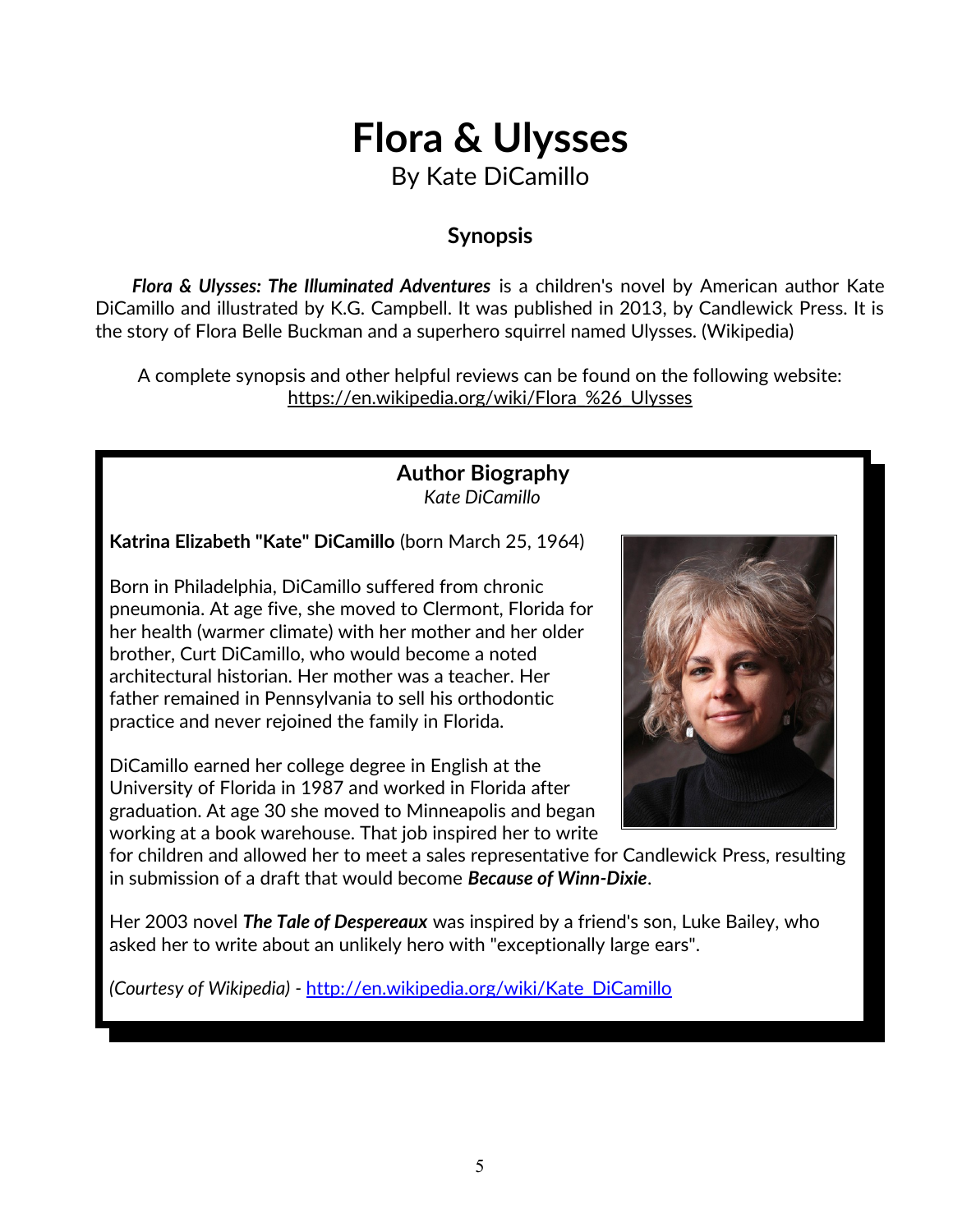By Kate DiCamillo



**Student Checklist**

Student Name

| Assignment | Grade / Level | Comments |
|------------|---------------|----------|
|            |               |          |
|            |               |          |
|            |               |          |
|            |               |          |
|            |               |          |
|            |               |          |
|            |               |          |
|            |               |          |
|            |               |          |
|            |               |          |
|            |               |          |
|            |               |          |
|            |               |          |
|            |               |          |
|            |               |          |
|            |               |          |
|            |               |          |
|            |               |          |
|            |               |          |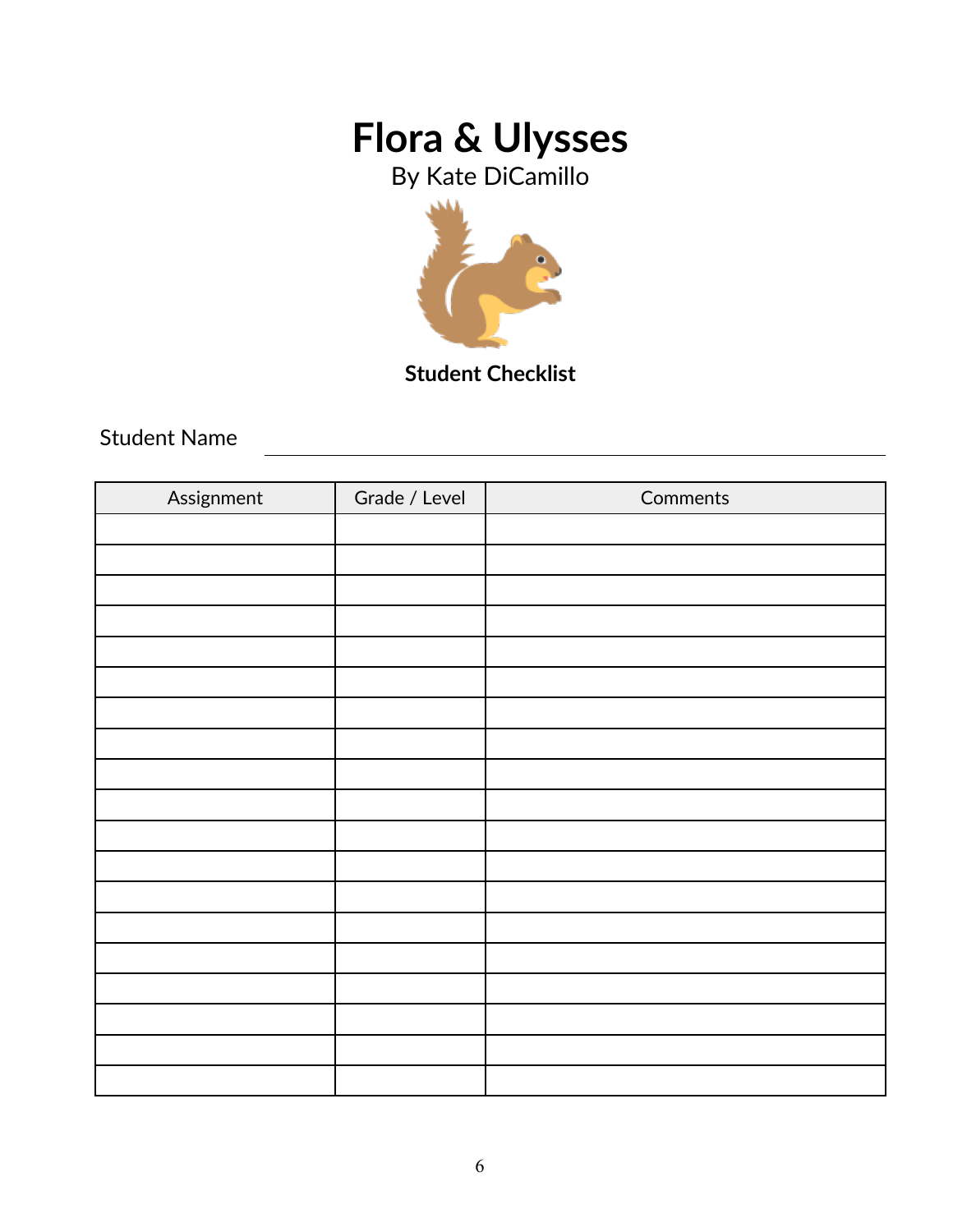

# *By Lynne Reid Banks*

Name: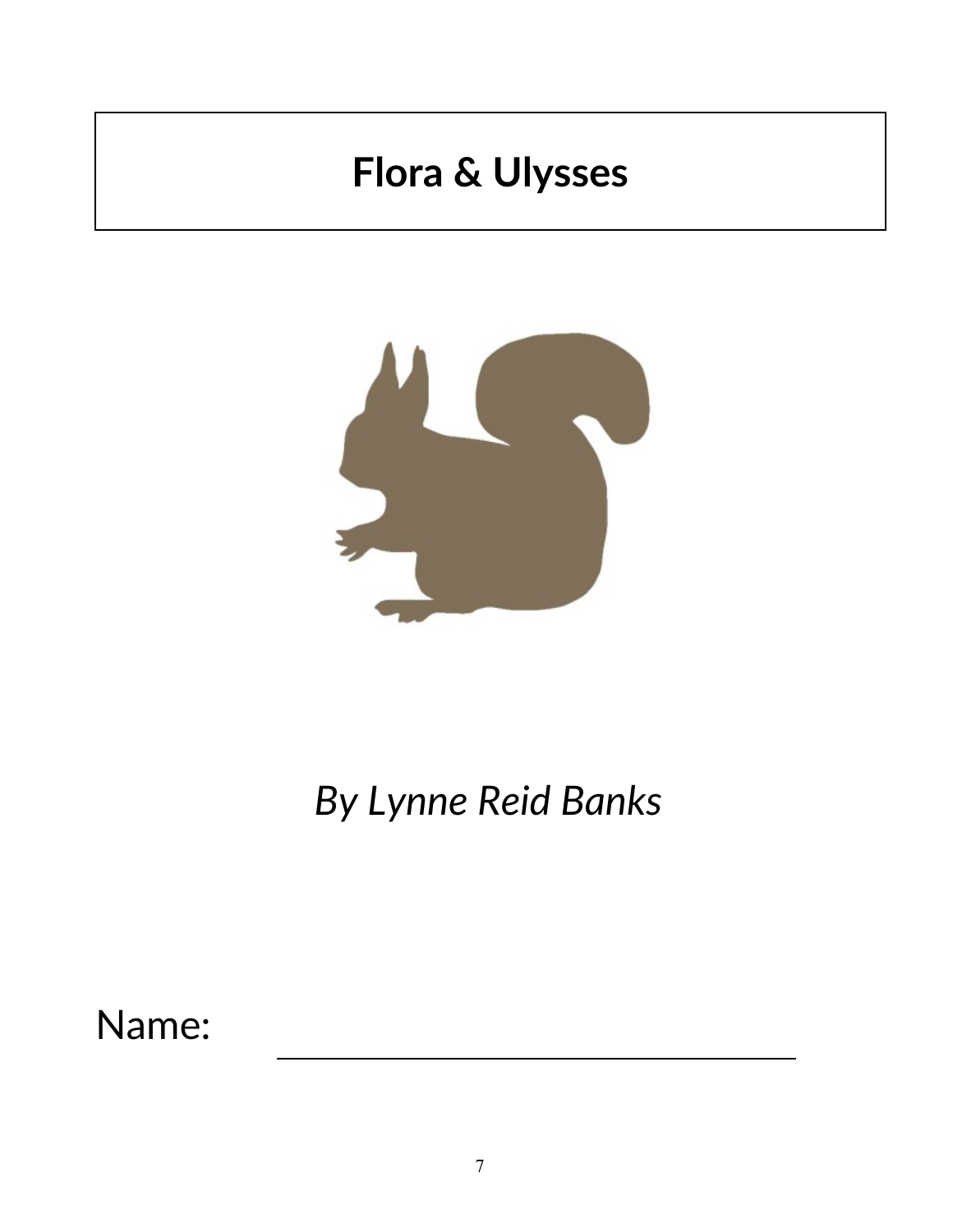By Kate DiCamillo



**Chapters 1***-8*

### **Before you read the chapter**:

Briefly predict what you think the plot of *Flora & Ulysses* will be about.



### **Vocabulary:**

Draw a straight line to connect the vocabulary word to its definition. Remember to use a straight edge (like a ruler).

- 
- 
- 
- 
- 
- 
- 
- 
- 
- 
- 1. Contract **A. Having or showing great knowledge or insight.**
- 2. Unassuming B. Being under water, or going under water.
- 3. Tentative C. Not pretentious or arrogant; modest.
- 4. Profound D. Without intention; accidentally.
- 5. Descend E. A written or spoken agreement.
- 6. Unpredictable F. Something that is difficult to project or forecast.
- 7. Submersion G. Derived from wildly uncontrolled emotion.
- 8. Disdain **H. Done without confidence**; hesitant.
- 9. Hysterical **I. Move or fall downwards**
- 10. Inadvertently J. The feeling that someone or something is unworthy of one's consideration or respect.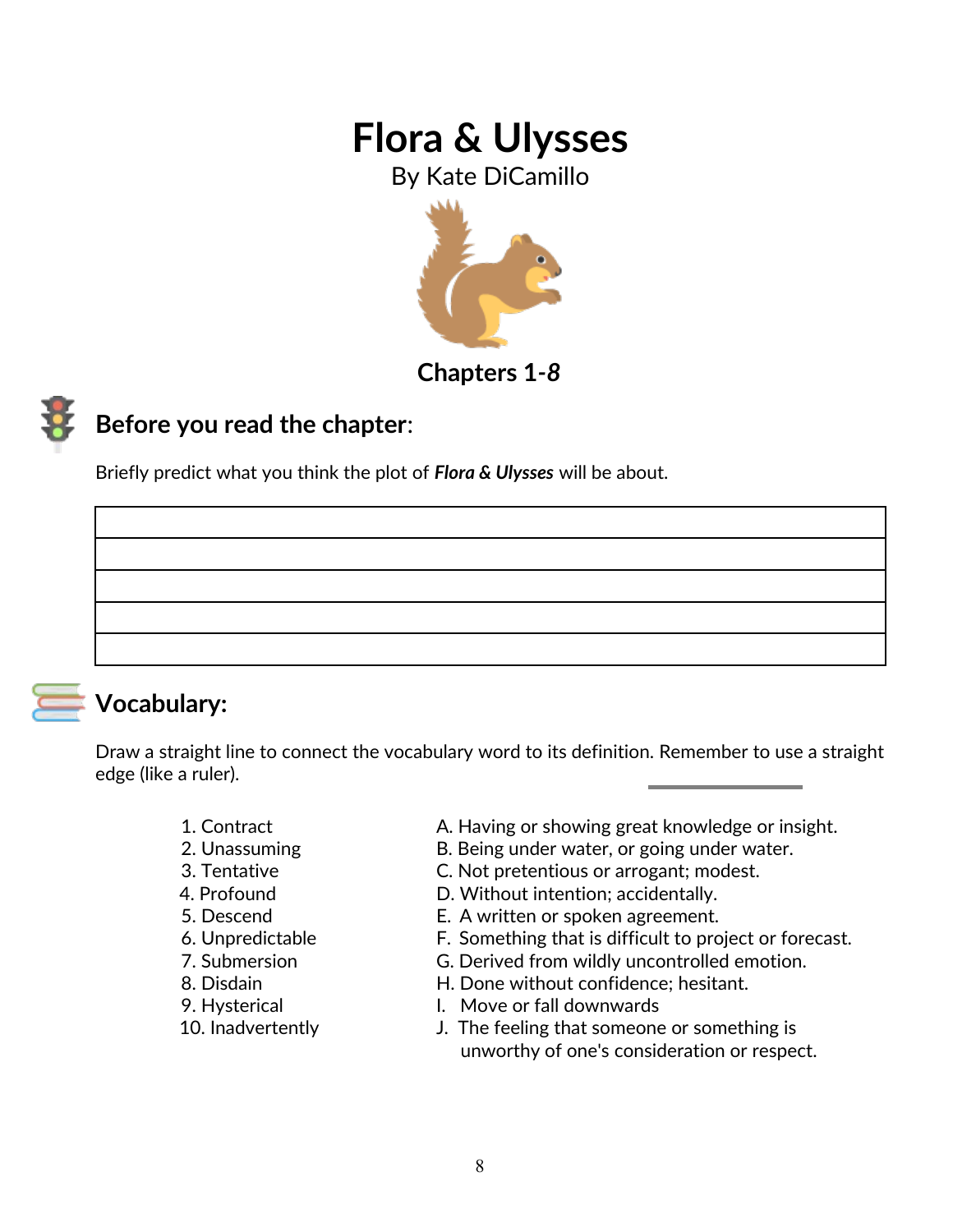

- 1. Describe the **setting** of the story as Chapter One begins.
- 2. What did Flora's mother do for a living?
- 3. How do you think Mrs. Tickham felt when she sucked up the squirrel in the vacuum?
- 4. Briefly describe what happened to the squirrel when it was revived by Flora.

 5. Do you have a favorite comic book character or graphic novel that you enjoy reading? If so, why do you enjoy reading this particular comic book or graphic novel?

6. List at least five factors that are involved in taking care of a pet or wild animal.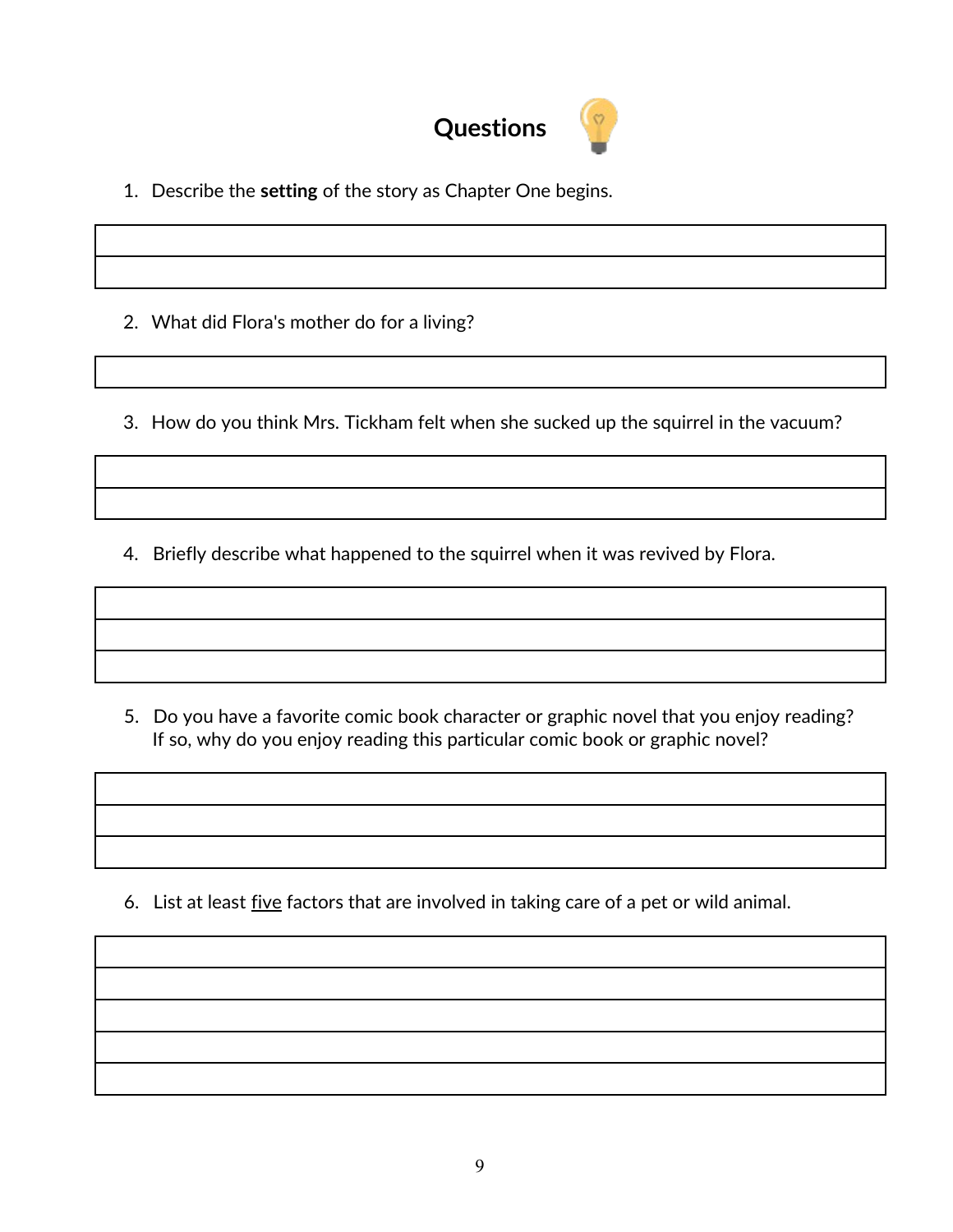## **Language Activities**



**A**. Many authors enjoy using **alliteration –** a literary device where the author repeats the same sound at the beginning of several words. The following is an example of alliteration: "... **s**creaming, **s**hrieking, **s**houting, **s**creeching about **s**omething **s**cary."



Using your imagination, create your own examples of **alliteration** from the following topics. Each example must contain a minimum of three words.

| Two or more<br>animals fighting.  |  |
|-----------------------------------|--|
| Someone using<br>a typewriter.    |  |
| One from your<br>own imagination. |  |

**B.** Find ten words in Chapters 1-8 that being with the letter 'I' and have no less than seven characters. Once you have completed your list, arrange them in alphabetical order on the right hand side.



| <b>Words</b> | <b>Alphabetical Order</b> |
|--------------|---------------------------|
|              |                           |
|              |                           |
|              |                           |
|              |                           |
|              |                           |
|              |                           |
|              |                           |
|              |                           |
|              |                           |
|              |                           |